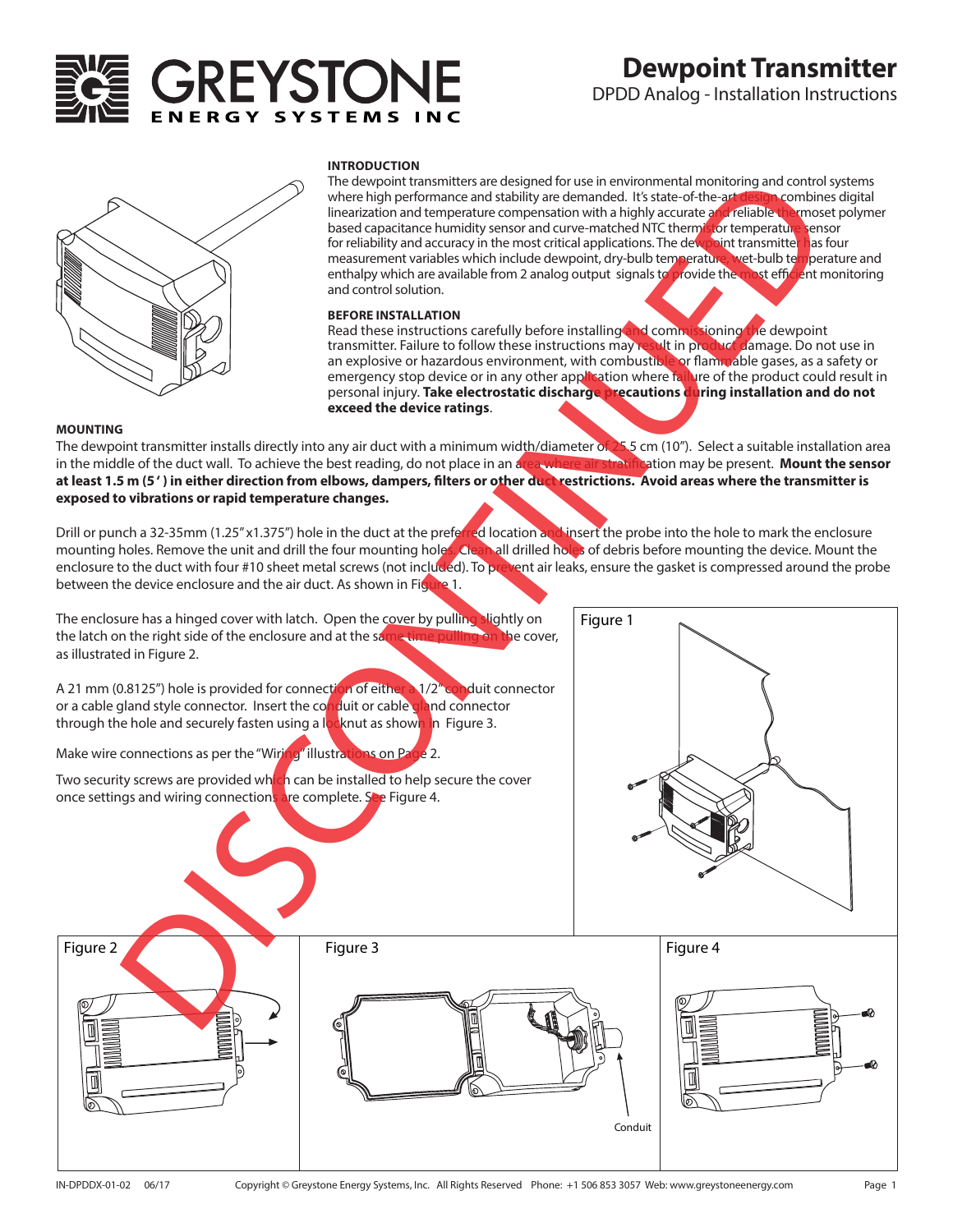### **WIRING**

- Deactivate the 24 Vac/dc power supply until all connections are made to the device to prevent electrical shock or equipment damage.
- Follow proper electrostatic discharge (ESD) handling procedures when installing the device or equipment damage may occur.
- Use 22 AWG shielded wiring for all connections and do not locate the device wires in the same conduit with wiring used to supply inductive loads such as motors.
- Make all connections in accordance with national and local codes.

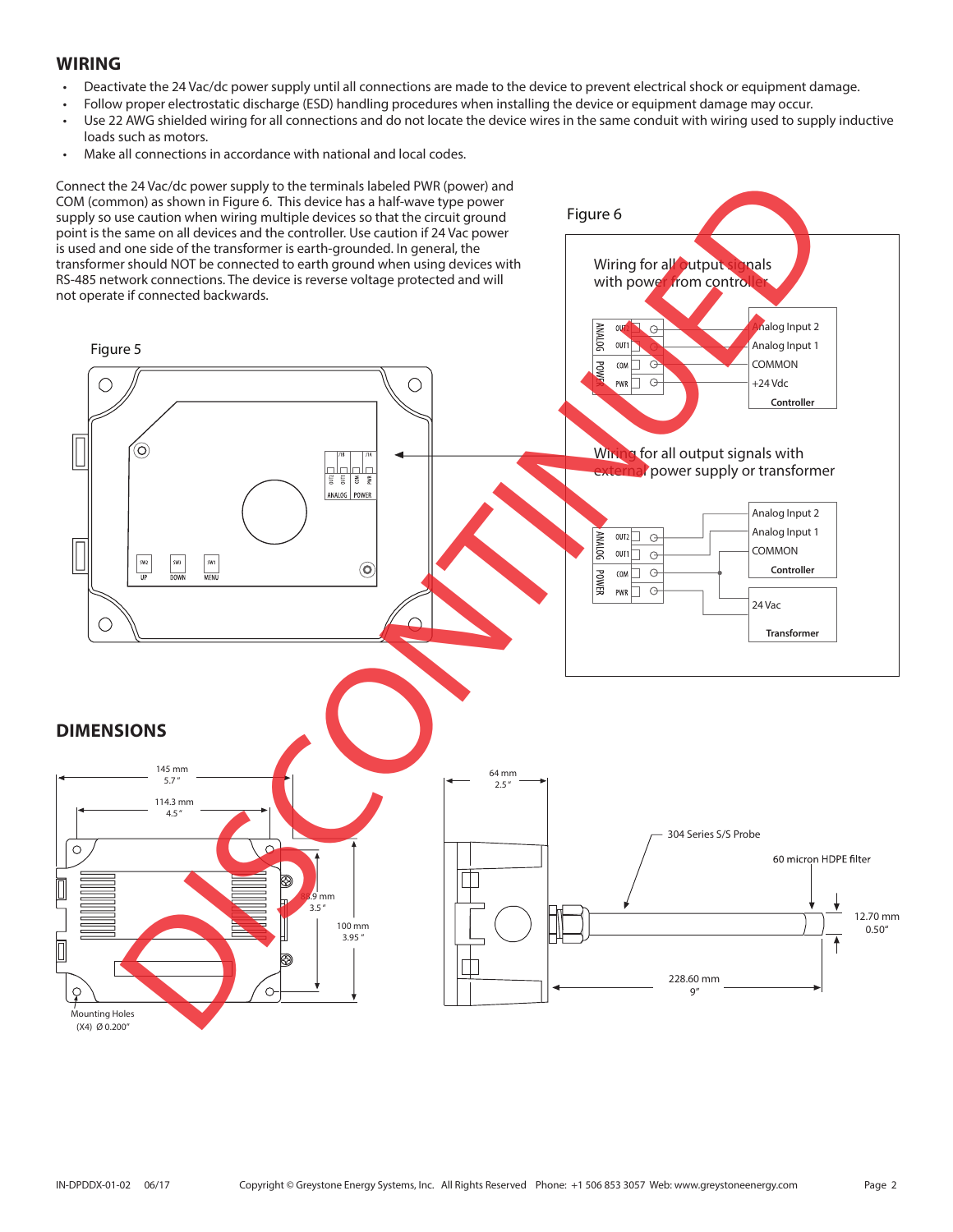### **OPERATION**

### **Start-Up Mode**

When the device is powered on, it will go through a brief start-up mode. The LCD will display a sequence of information depending on the model. At the end of the start-up sequence, normal operation will begin.

> **°C** Td **°F** Tw kJ/kg BTU/lb

**STEP 1** LCD Test All segments lit for 2 seconds

**STEP 2** Model Displays the model type for 2 sec. *(Volt or current depending on model ordered)*

**STEP 3** Software Version A1.0 for 2 sec

### **MENU**

The device has several parameters that can be configured locally via the User menu using the keypad and LCD. All parameters default to typical values but the installer may want to change some values. In some cases, such as the device network address, the installer MUST change the settings before operation. Any changes made are saved in non-volatile memory and are restored in case of a power loss. Only the menu items relevant to the device model will be shown. The menu can be accessed at any time after the start-up mode and if there is 5 minutes of inactivity the menu will close and normal operation will continue. ns lik for 2 accords<br>
en minimale for 2 acc.<br>
en minimale for 2 acc.<br>
en minimale for 2 acc.<br>
en minimale for accord order of the strength of accord order of the strength of accord order of the strength of accord order of

### **User Menu – Analog Device**

To enter the menu, press and release the <MENU> key. This will enter the User me<mark>nu step 1, pressing the</mark> <MENU> key a second time advances to step 2. Each press of the <MENU> key saves the current setting and advances the menu item. The <UP> and <DOWN> keys are used to make changes to program variables by scrolling through the available options. When a value is changed, use the <MENU> key to save it to memory and advance to the next menu item.

<MENU> Press and release to enter the User menu.

### **5V / 10V** (default = 5V)

*(This item is only shown for the voltage output model.)* Use <UP> or <DOWN> to toggle the selection.

<MENU>

### **Output Signal 1**

**Temperature Range** (default = -30-50 °C) This item sets the dry bulb temperature range for OUT Use <UP> or <DOWN> to toggle -30-50 °C, 0-50 ° -22-122 °F or 32-122 °F.

<MENU>

### **Output Signal 2** (default = Td)

This item selects the OUT2 parameter. Use <UP> or <DOWN> to toggle Td, Tw or Enthalpy. The display is either "Td", "Tw" or "kJ/kg  $+$  BTU/lb".

<MENU>

Only 1 of the next 3 items is shown, depending on what parameter is selected for Output Signal 2 The shown scale (C/F) depends on the previous Temperature Range selection

**Dewpoint Temperature Range (default = -30-50 °C or -22-122 °F)** This item sets the dewpoint temperature range for OUT2.

This item sets the wet bulb temperature range for OUT2.

Use <UP> or <DOWN> to togole either -30-50, -20-40 or 0-50 for °C, or -22-122, 4-104 or 32-122 for <sup>o</sup>F. Td is lit + either  $^{\circ}$ C or  $^{\circ}$ F.

**Wet Bulb Temperature Range** (default = -20-50 °C or -4-122 °F)

Use <UP> or <DOWN> to toggle either -20-50 or 0-50 for °C, or -4-122 or 32-122 for °F. The display is similar to Td, except Tw is lit + either  $°C$  or  $°F + -2-5$ , 0-5, -4-1 or 3-1.





**°C** Td

**°C** Td **°F** Tw kJ/kg

Td **°F**





In normal operation the device:

- reads the temperature and RH sensors
- calculates values for dewpoint, wet bulb and enthalpy
- updates the LCD values
- updates the analog outputs
- monitors the menu key for activity

If the <MENU> key is pressed, normal operation is suspended while the menu functions are serviced. The program will automatically exit the menu after a period of inactivity.

*5V 10V*

**°C °C**

**°F °F**

*-30-50 °C -0-50 °C*

*-22-122 °F 32-122 °F*